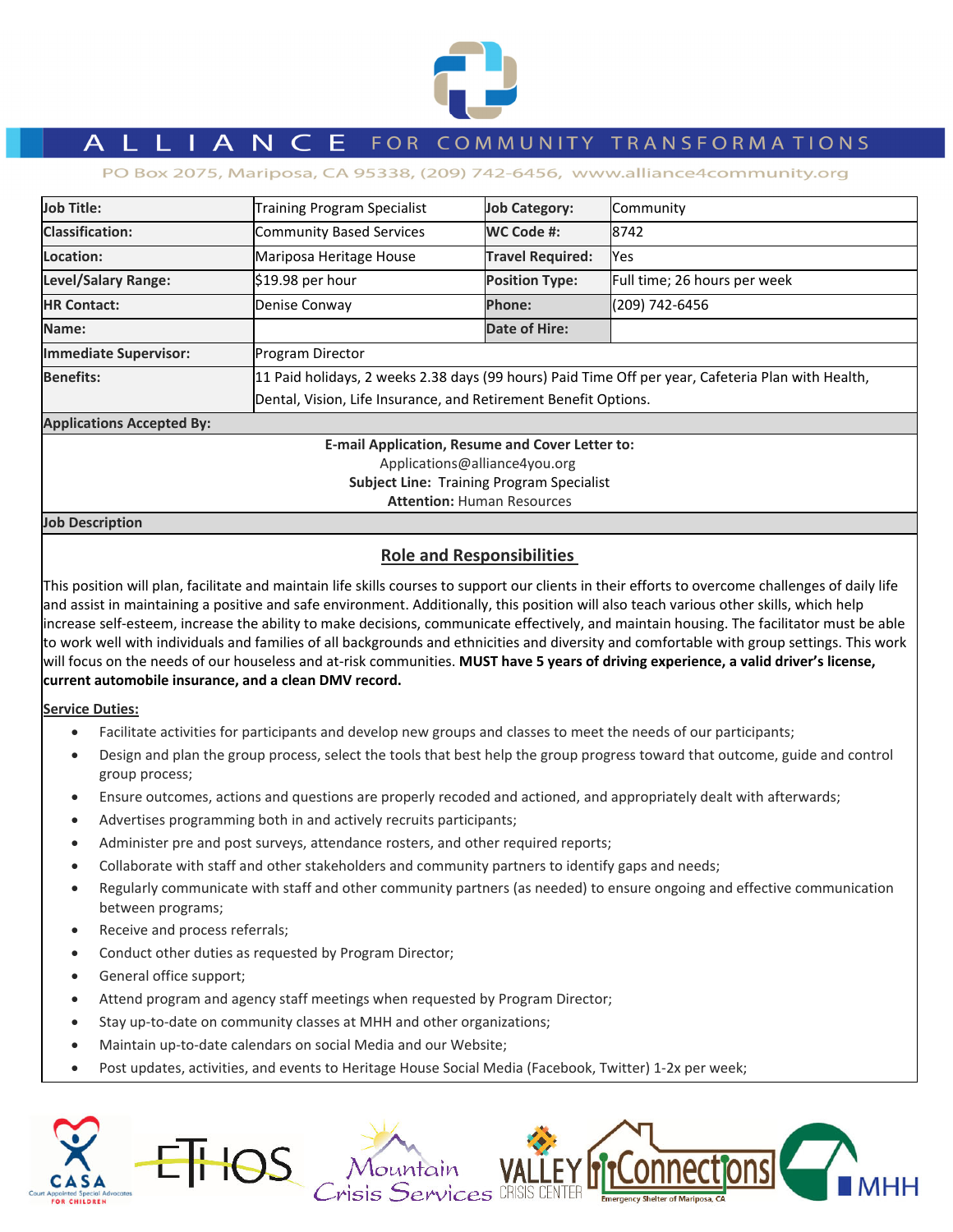

# L I A N C E FOR COMMUNITY TRANSFORMATIONS

PO Box 2075, Mariposa, CA 95338, (209) 742-6456, www.alliance4community.org

- Make recommendations to the Program Director;
- Connects program participants with resources within the agency and externally;
- Coordinates/ provide transportation for clients attending groups and classes as staffing and funding allows.

#### **Center Operations:**

- Answers phones and responds to requests for information/services.
- Greet and checks-in with participants as they enter the Center.
- Shares in the maintenance of Center facility (cleaning and organization).
- Prepare meals, menu planning, and kitchen activities, as needed;

### **Office Support**

- Assist in office coordination/organization.
- Provide coverage of office as needed.
- Assists in the beautification and cleanliness of MHH sites.
- Ensure programming is evaluated and report on services quarterly and as requested.
- Collect data, report stats and daily service logs

### **Qualifications and Education Requirements**

#### **Education/Experience:**

- High School Diploma/GED; college preferred;
- Experience in creating and providing programming, recruiting for groups, and documenting services;
- Experience in education/group facilitation, group dynamics, group values;
- Experience working with those experiencing houselessness, substance use, mental illness, and other vulnerable populations.

#### **Knowledge of:**

- Office Equipment Operation (phone, fax, copier, etc.)
- Computers and Software Programs (Word; Excel; Internet);
- Trauma‐Informed Care;
- Current social, economic and health problems and of human behavior and social functioning;
- Needs and barriers experienced by those experiencing houselessness, substance use, and mental illness;

### **Ability to:**

- Be accurate, reliable, punctual, well organized, careful and thorough;
- Communicate effectively orally, electronically and written;
- Work effectively with limited supervision and foster a team atmosphere;
- Prioritize work and exercise good judgment, schedule and manage workload;
- Demonstrate comfort and expertise in operating computers and other technology;
- Establish and maintain effective working relationships with clients, co-workers and the general public;
- Analyzing facts and exercising sound judgment in arriving at conclusions;
- Prepare concise reports;

### **Physical Requirements:**